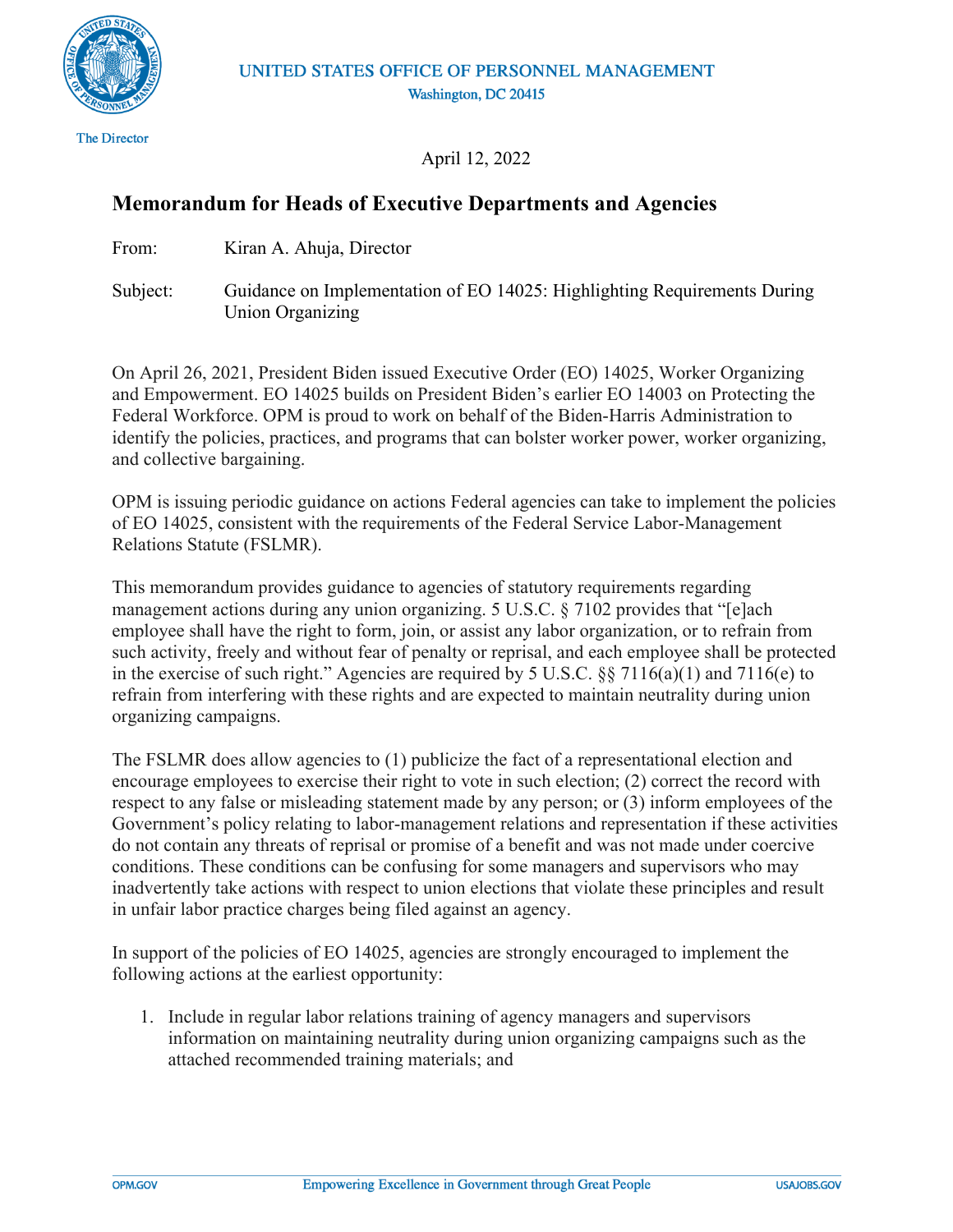2. Advise managers and supervisors to seek advice from the agency's labor relations office or legal office prior to getting involved in or commenting on union elections and membership activities.

The attached questions and answers provide additional guidance for Federal agencies and employees to further support the above actions which support the policies of EO 14025.

#### **Additional Information**

Agency headquarters-level human resources offices may contact OPM at  $\frac{awr(\partial_{\theta}^{\theta} g)}{a}$  with additional questions. Agency field offices should contact their appropriate headquarters-level agency human resources offices.

cc: Chief Human Capital Officers Human Resources Directors

Attachments – FAQs on Maintaining Agency Neutrality During Union Organizing Campaigns Training Module on Building Blocks of Neutrality During Union Organizing Drives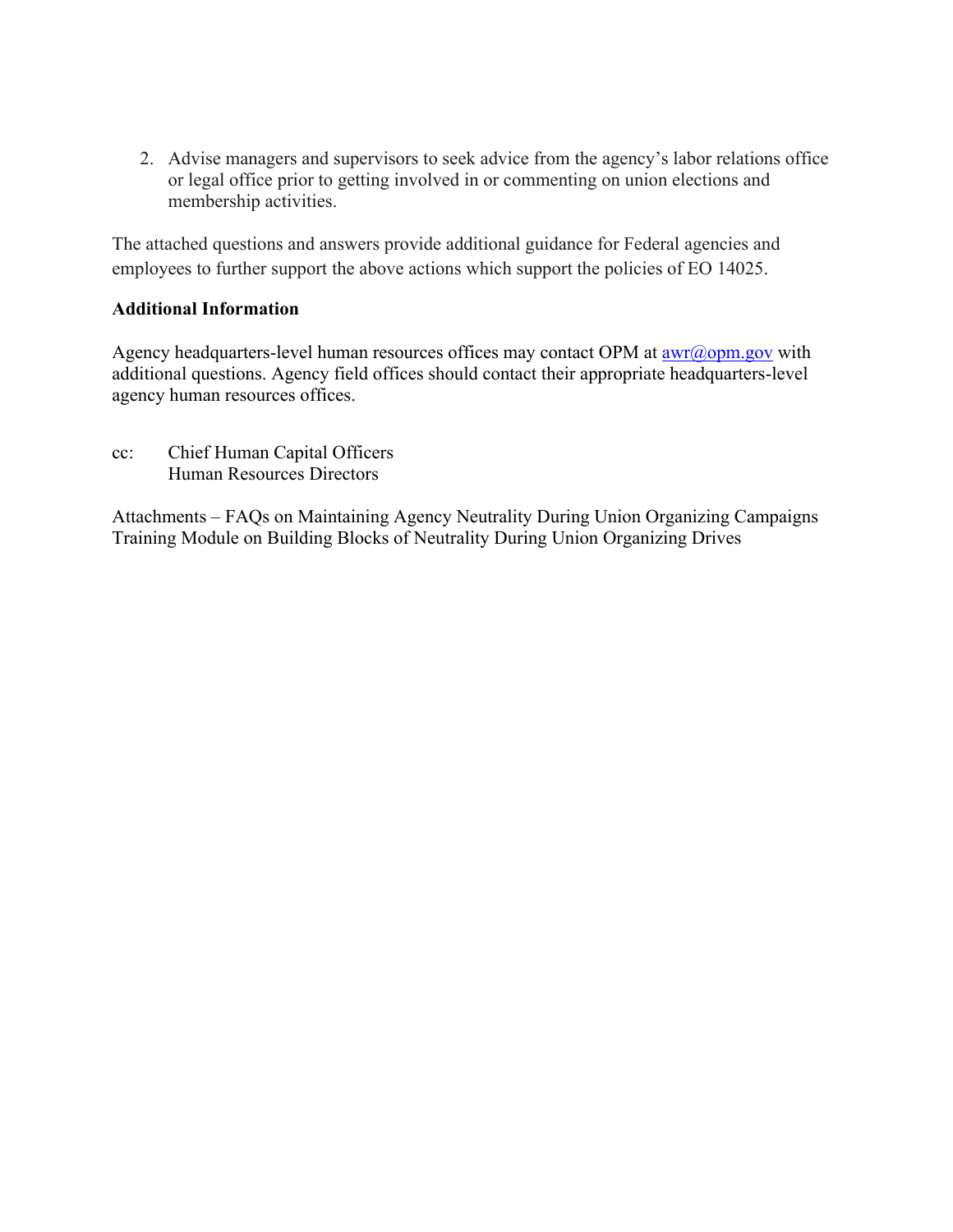### **Frequently Asked Questions on Maintaining Neutrality During Union Organizing Campaigns**

The following FAQs were developed in support of the policies under Executive Order 14025. The purpose of the FAQs is to provide managers, employees, and labor organizations with information regarding neutrality during organizing campaigns

#### **1) Why is OPM issuing this guidance?**

As the nation's largest employer, the Federal government has the unique opportunity to lead by example and serve as a model employer. By supporting the President's policy in Executive Order (EO) 14025 to encourage worker organizing and collective bargaining, the Federal government is highlighting the positive impact that unions have in all workplaces.

[Read EO 14025 on Worker Organizing and Empowerment.](https://www.govinfo.gov/content/pkg/FR-2021-04-29/pdf/2021-09213.pdf)

#### **2) What rights exist for federal employees covered the Federal Service Labor-Management Relations Statute - 5 U.S.C. Chapter 71 ("the Labor Statute")?**

Federal employees have rights under the Statute whether or not they are already represented by a union. [5 U.S.C. § 7102](https://www.flra.gov/resources-training/resources/statute-and-regulations/statute/statute-subchapter-i-general-1) provides that "[e]ach employee shall have the right to form, join, or assist any labor organization, or to refrain from any such activity, freely and without fear or penalty or reprisal, and each employee shall be protected in the exercise of such right." This right encompasses (1) the right to act for a labor organization in the capacity of a representative and the right, in that capacity, to present the views of the labor organization to heads of agencies and other officials of the executive branch of the Government, the Congress, or other appropriate authorities, and (2) the right to engage in collective bargaining with respect to conditions of employment through representatives chosen by employees.

#### **3) What is a union organizing campaign?**

A union that is seeking to represent agency employees must file a petition for an election with the Federal Labor Relations Authority (FLRA) that is supported by at least 30% of the employees in the proposed bargaining unit. If the FLRA decides the petition is in order and there is a question of representation to be resolved, an election may be scheduled. A union organizing campaign to gain employee support is generally ongoing from the time the union is assembling the petition through the date of the election.

#### **4) Are employee rights to assist a labor union during a union organizing campaign protected by 5 U.S.C. § 7102?**

Yes. The right to assist labor unions in organizational campaigns derives from the employee right under 5 U.S.C. § 7102 "to form, join, or assist any labor organization." Employees may hold leadership positions within a union or act in a representational capacity and, in this capacity, they have the right to file and process grievances, *they may assist in organizational campaigns*, and they may engage in various solicitation activities on behalf of a labor organization. See *U.S. Department of Justice, INS, U.S. Border Patrol San Diego Sector v. AFGE Local 1613, National Border Patrol Council*, [38 FLRA 701 \(1990\).](https://www.flra.gov/decisions/v38/38-063.html)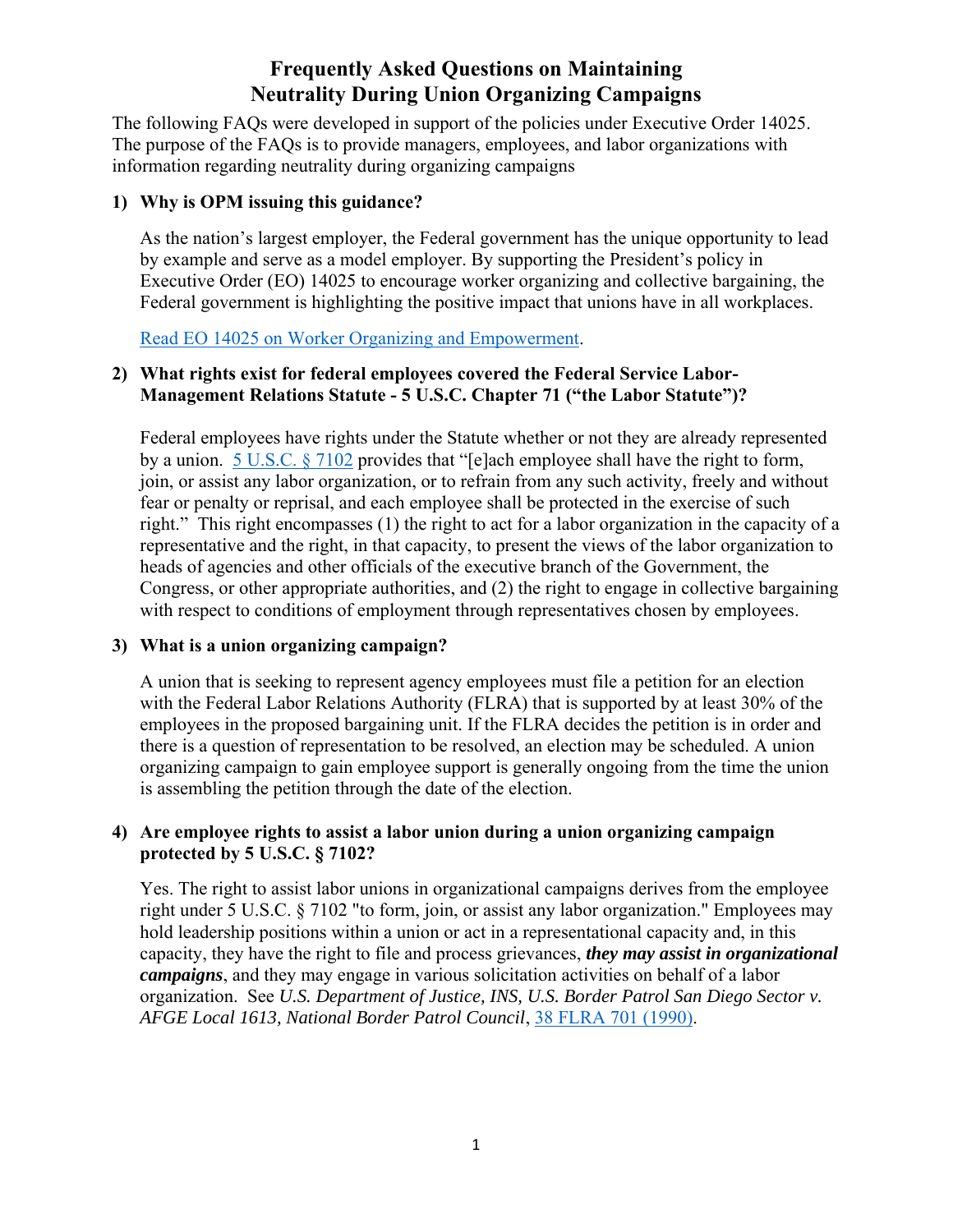### **Frequently Asked Questions on Maintaining Neutrality During Union Organizing Campaigns**

#### **5) Does the law outline any requirements or protections regarding appropriate behavior by agency officials during a union organizing campaign?**

Yes. [5 U.S.C. § 7116\(e\)](https://www.flra.gov/resources-training/resources/statute-and-regulations/statute/statute-subchapter-ii-rights-and-5) contains a standard for statements by agency representatives that is intended to assure agency neutrality in union representation elections. Under this standard, the expression of any personal view, argument, opinion or the making of any statement by an agency representative during a union organizing campaign is permissible *only* if it: 1) publicizes a representational election and encourages employees to vote in such election; 2) corrects the record with respect to any false or misleading statement made by any person; or 3) informs employees of the Government's policy relating to labor-management relations and representation *and* contains no threat of reprisal or force or promise of benefit or was not made under coercive conditions. See *Oklahoma City Air Logistics Center*, [6 FLRA 159](https://www.flra.gov/decisions/v06/06-032.html)  [\(1981\).](https://www.flra.gov/decisions/v06/06-032.html) Federal labor law recognizes that statements to employees by supervisors, managers and other officials of the agency that employs them may carry disproportionate weight and have the potential for interfering with the free choice of employee voters. Whether or not a particular statement falls within the protection of this law depends heavily on the specific circumstances. Therefore, in order to maintain the agency's neutrality, OPM recommends that agency officials refrain from volunteering any comments regarding a union organizing campaign. Sometimes, employees will ask supervisors and managers direct questions about unionization or their rights, but this does not relieve the supervisor or manager from the obligation to comply with 5 U.S.C.  $\S 7116(e)$ . Therefore, OPM strongly encourages agency supervisors and managers to consult with the agency labor relations staff or legal counsel before responding to questions from employees related to a representational election.

#### **6) What are the consequences of making statements that are not permissible under 5 U.S.C. 7116(e)?**

Making statements that are not permissible under  $5$  U.S.C. § 7116(e) may be a reason to set aside an election the union has lost and direct a new election. "The acts and conduct of agency management during an election campaign, even where they are not violative of the unfair labor practice provisions of 5 U.S.C.  $\S 7116(a)$  of the statute, may nonetheless constitute objectionable conduct requiring the election to be set aside if such conduct interfered with the employees' freedom of choice… While … it is often difficult to assess how pervasive the impact of an agency's actions might be on voters, the standard for determining whether conduct is of an objectionable nature is its potential for interfering with the free choice of the voters." See *Department of Justice, INS and AFGE, National Border Patrol Council v. AFGE Local 2455 and IBPO*, [9 FLRA 253](https://www.flra.gov/decisions/v09/09-036.html) (1982).

#### **7) Is it an unfair labor practice (ULP) for an Agency to interfere with employee rights during union organizing campaigns?**

Yes.  $5 \text{ U.S.C.}$  § 7116(a)(1) provides generally that "it is an unfair labor practice for an Agency to interfere with, restrain, or coerce any employee in the exercise by the employee of any right under [the Labor Statute]. This includes the right to choose a bargaining representative. See 5 USC  $\S 7102(1)$ . If the agency's conduct rises to the level of an unfair labor practice, the agency will be required to post a notice in the workplace acknowledging the violation, and, depending on what the agency did, provide further relief.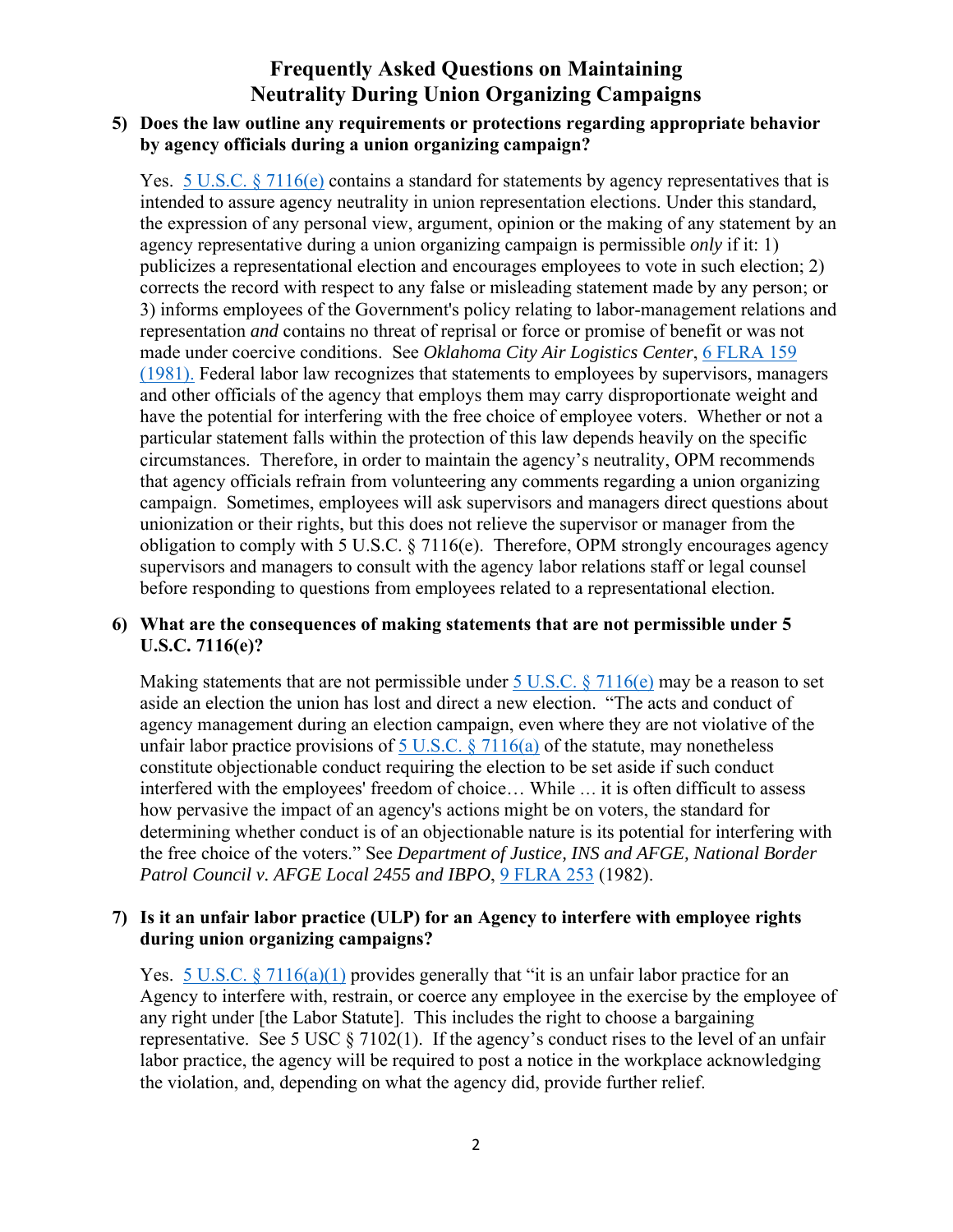### **Frequently Asked Questions on Maintaining Neutrality During Union Organizing Campaigns**

#### **8) Can a statement by an agency manager or supervisor regarding a union election constitute an unfair labor practice (ULP)?**

Yes. For example, in one case, a newsletter signed by the agency's chief management official was posted on agency bulletin boards, and circulated directly to employees, that said, "Your decision will be binding over the years to come should you vote for a union to represent you", and which advised employees to question both labor organizations on the ballot regarding what union representation could do for them that their congressman could not do, was considered both objectionable conduct and an unfair labor practice in violation of 5 USC  $\S 7116(a)(1)$ . The statement was not permissible under 5 USC  $\S 7116(e)$  because it went beyond merely announcing the election under 7116(e)(1), and it implied that union representation was unnecessary and undesirable, which is not a correct statement of Government policy on labor-management relations under 7116(e)(3). Further, the announcement interfered with the employees' rights to form, join, or assist any labor organization under 5 USC  $\S 7116(a)(1)$  because it was a message from the head of the Activity strongly implying that unions are unnecessary, undesirable and difficult to remove that was put on all bulletin boards and distributed to all unit employees shortly before the election, See *Department of the Air Force, Air Force Plant Representative Office, Detachment 27, Fort Worth, Texas v. NFFE Local 1958 and AFGE Local 1361*, [5 FLRA 492](https://www.flra.gov/decisions/v05/05-062.html)  [\(1981\).](https://www.flra.gov/decisions/v05/05-062.html) Supervisors should avoid making any statement that could be seen as putting a thumb on the scale in either direction.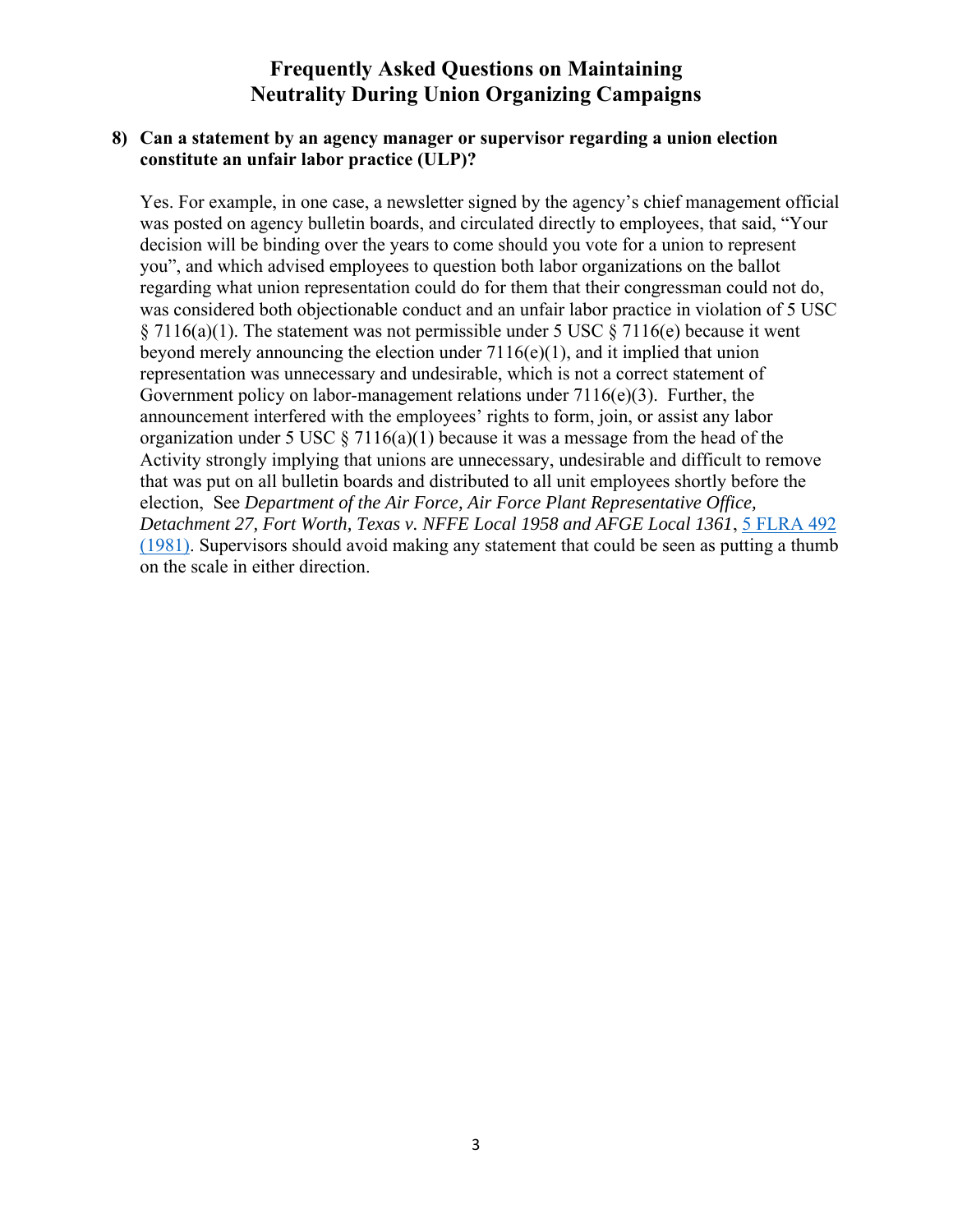

# **Training Module Building Blocks of Neutrality During Union Organizing Drives**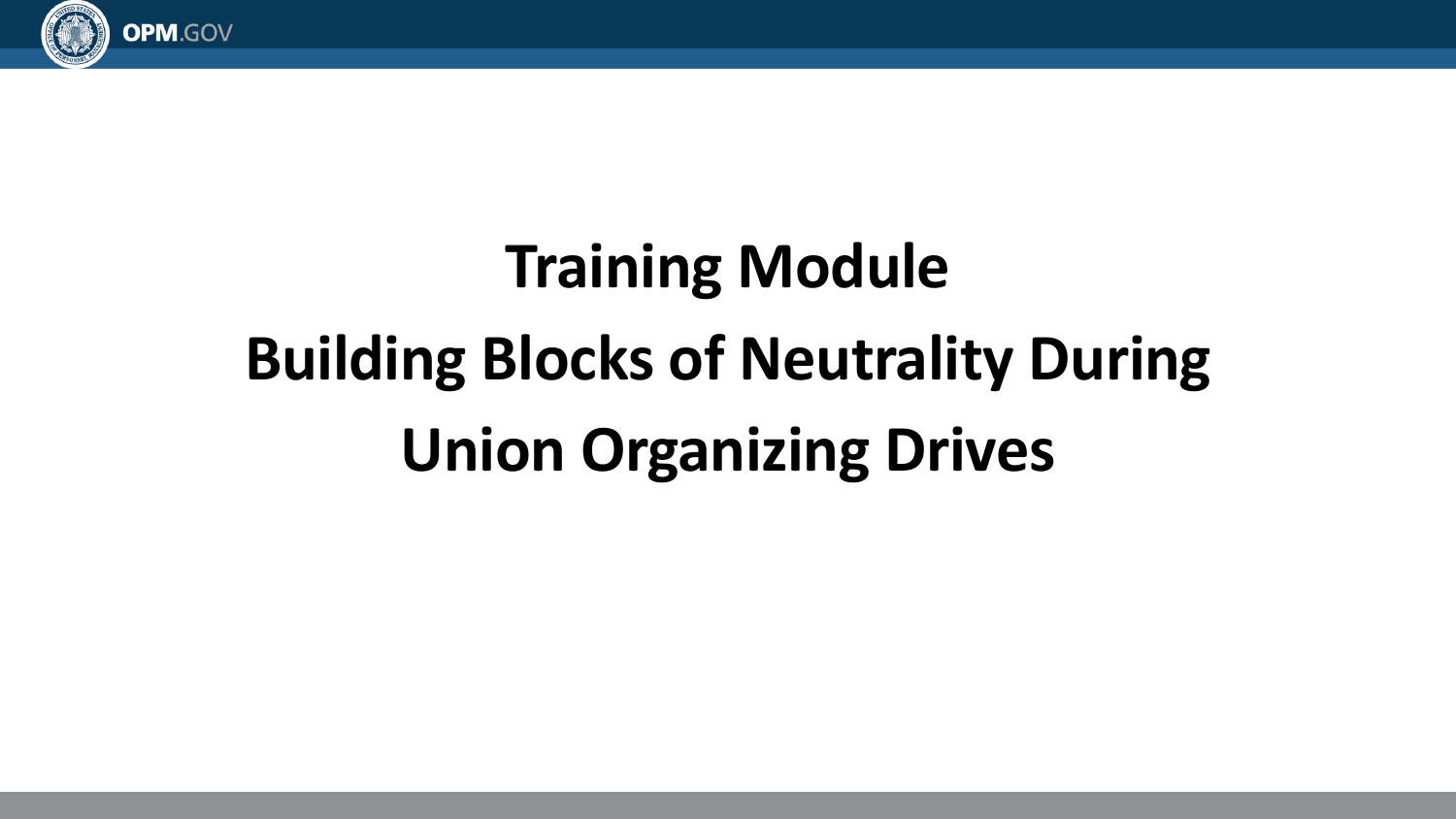

# **#1 - Employee Rights Under the Law in an Organizing Campaign**

• Under 5 U.S.C. 7102, employees have the right:

➢To form, join, or assist any labor organization

➢Or to refrain from any such activity

➢Freely, and without fear of penalty or reprisal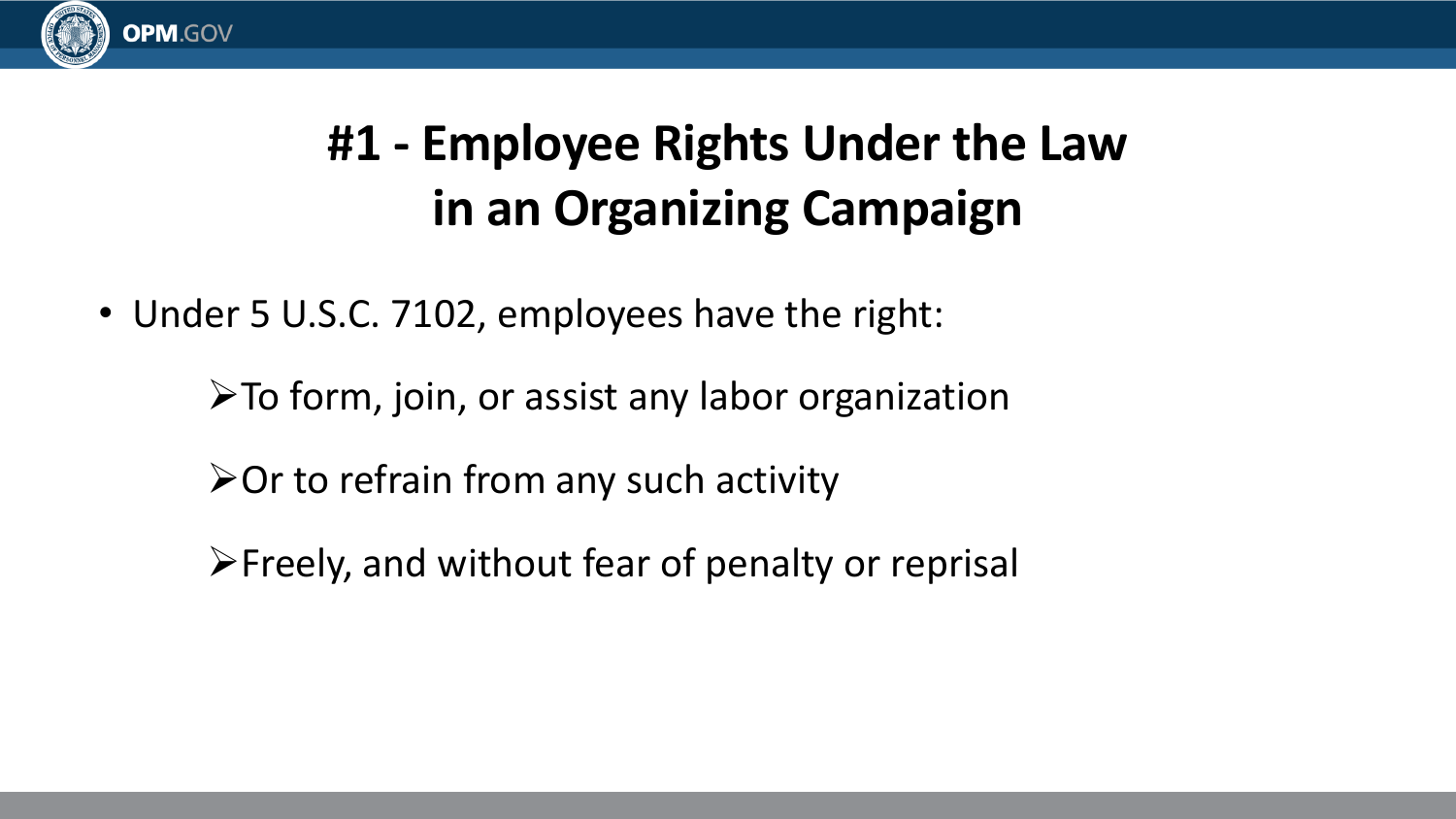

# **#2 - Management Can Commit ULPs During Union Organizing Drives**

If you interfere with, restrain, or coerce employees in exercising their rights to form or organize a labor union, you may be committing an unfair labor practice (ULP) under 5 U.S.C. 7116(a) and the Federal Labor Relations Authority may impose various penalties on your agency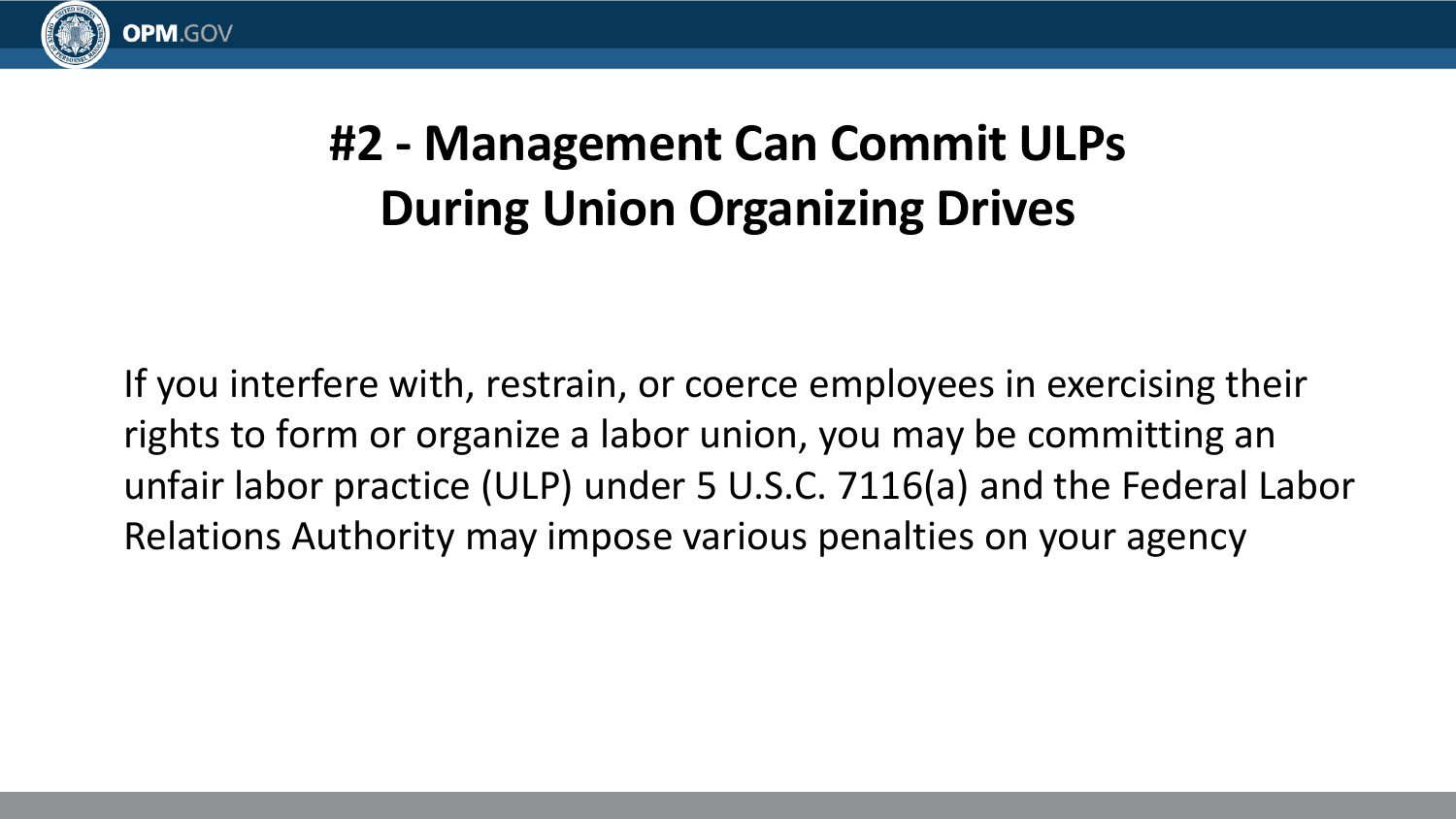

## **# 3 - Statements That Are Not Unfair Labor Practices May Still Have Negative Consequences**

The Statute also gives the Federal Labor Relations Authority (FLRA) the responsibility to "supervise or conduct elections to determine whether a labor organization has been selected as an exclusive representative by a majority of the employees ...."  $5$  USC 7105(a)(2)(A). To carry out this responsibility, the FLRA will re-run an election that the union has lost if the agency has engaged in "objectionable conduct". See 5 CFR 2422.26. Conduct is objectional if it has the potential for interfering with employee free choice in the election.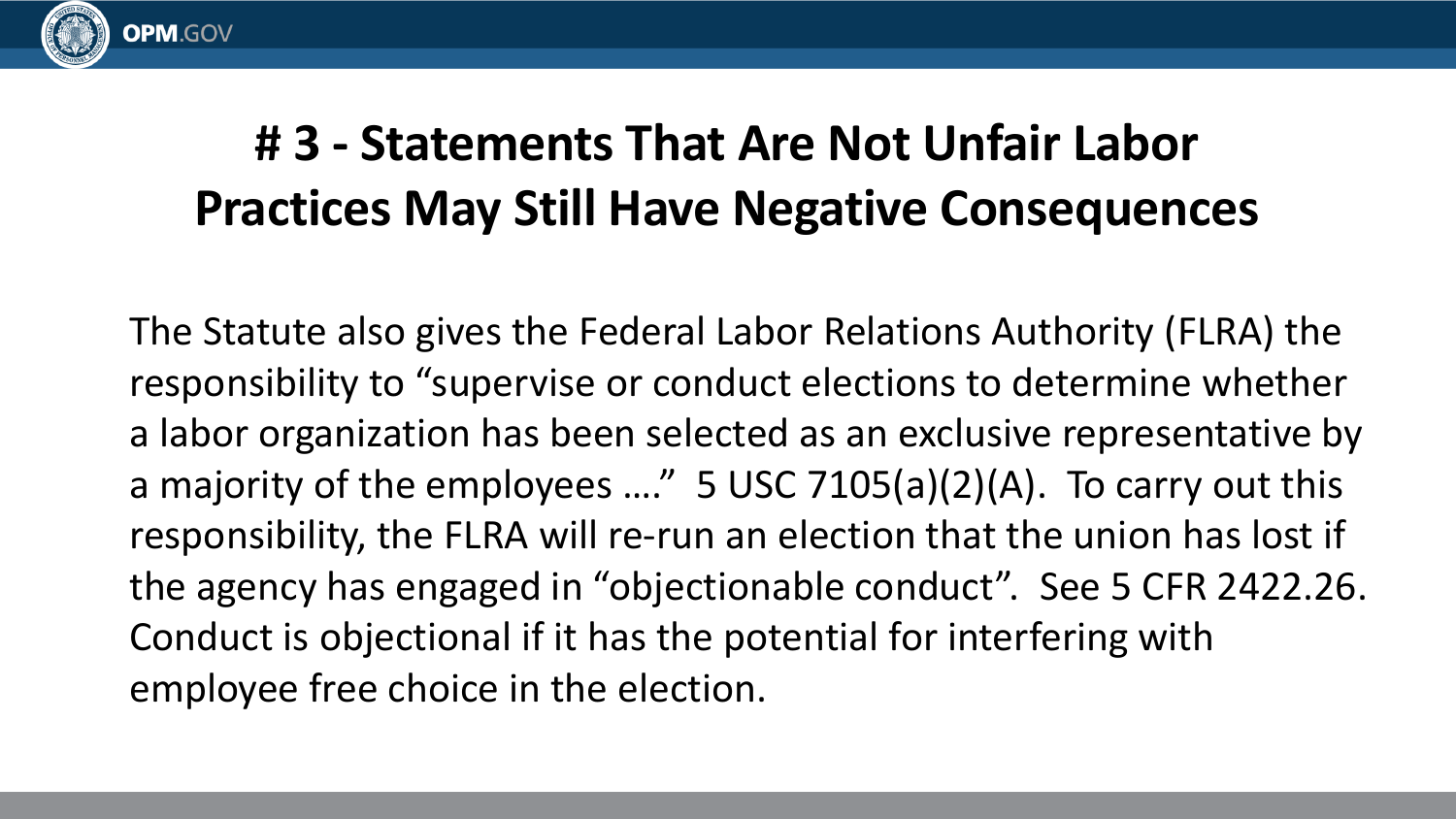

### **#4 – Certain Statements Are Protected**

5 U.S.C. 7116(e) provides: "The expression of any personal view, argument, opinion or the making of any statement which

- 1. publicizes the fact of a representational election and encourages employees to exercise their right to vote in such election,
- 2. corrects the record with respect to any false or misleading statement made by any person, or
- 3. informs employees of the Government's policy relating to labor-management relations and representation, shall not, if the expression contains no threat or reprisal or force of promise of benefit or was not made under coercive conditions, (A) constitute an unfair labor practice under any provision of this chapter, or (B) constitute grounds for the setting aside of any election conducted under any provisions of this chapter."